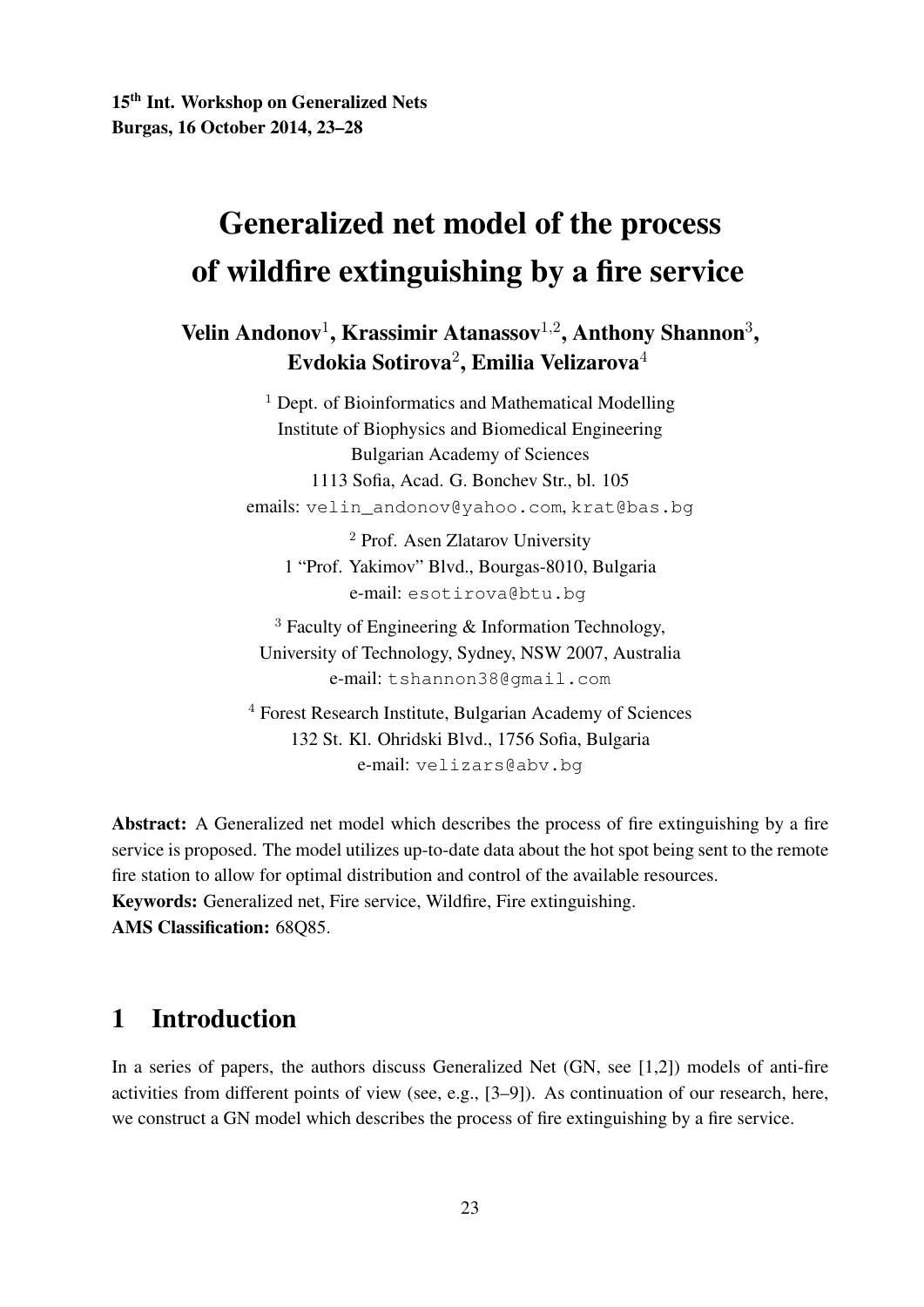# 2 GN model

The GN model presented in Fig.1 consists of six transitions and sixteen places.

- In  $Z_1$  the alarm messages are filtered according to certain criteria.
- In  $Z_2$  all available data for the place where a wildfire is reported is collected. This can be in the form of such measures as coordinates, meteorological data, terrain profile etc.
- In  $Z_3$  all available history for the place is collected.
- $Z_4$  represents the staff and equipment resources such as fire-fighting machinery.
- In  $Z_5$  a decision is taken whether the available resources are sufficient to cope with the fire.
- $Z_6$  represents the place of the fire.



Fig. 1. GN model of the process of fire extinguishing by a fire service.

In the model we have six different types of tokens:

- $\alpha$  represents the alarm message.
- $\bullet$   $\beta$  represents the criteria for the correctness of the alarm messages.
- $\gamma$  represents the database with data about the place where a fire is reported.
- $\bullet$   $\delta$  represents the database with historical data about previous fires.
- $\epsilon$  represents all machinery available to the fire service.
- $\bullet$   $\zeta$  represents the fire-fighting stuff of the service.

The  $\alpha$  tokens enter the net in place  $l_1$  with initial characteristic:

"alarm message"

Token  $\beta$  stays in place  $l_4$  in the initial time moment with characteristic: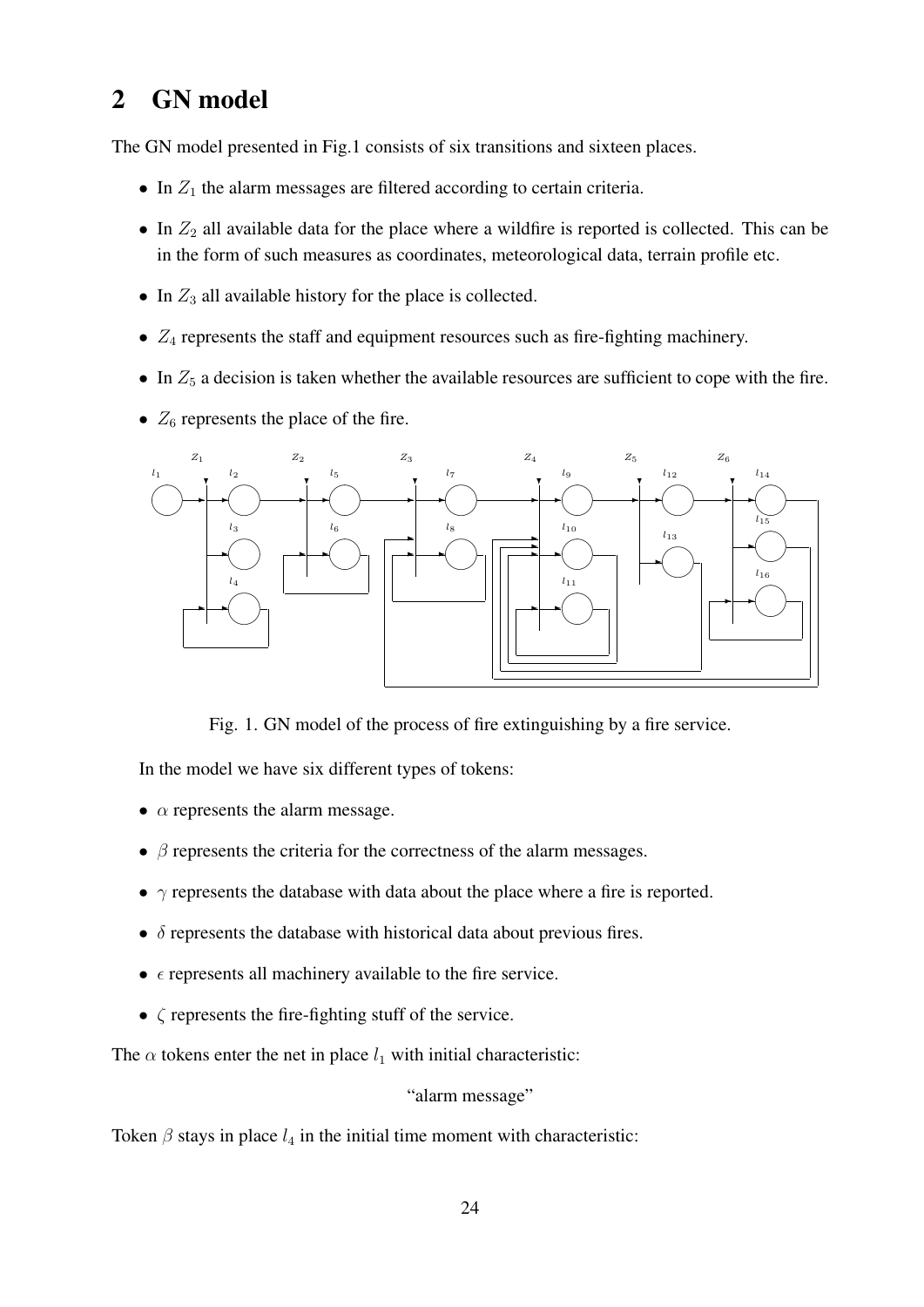"criteria for correctness of the alarm messages"

Token  $\gamma$  stays in place  $l_6$  in the initial time moment with characteristics:

"database with coordinates, terrain profiles, meteorological conditions etc."

Token  $\delta$  stays in place  $l_8$  with initial characteristics:

"data about previous fires"

Token  $\epsilon$  stays in place  $l_{10}$  in the initial time moment with characteristic:

"machinery, type, number"

Token  $\zeta$  stays in place  $l_{11}$  in the initial time moment with characteristic:

"stuff, name, decisions taken"

What follows is a formal description of the transitions of the net.

$$
Z_1 = \langle \{l_1, l_4\}, \{l_2, l_3, l_4\}, r_1, \square_1 \rangle
$$

where

$$
r_1 = \frac{\begin{vmatrix} l_2 & l_3 & l_4 \\ l_1 & W_{1,2} & W_{1,3} & false \end{vmatrix}}{\begin{vmatrix} l_4 & false & false \end{vmatrix}} \begin{vmatrix} false & false & true \end{vmatrix}
$$

and

 $W_{1,2}$  = "the criterion shows that the alarm message is correct"  $W_{1,3} = \neg W_{1,2}.$ 

 $\Box_1 = \wedge (l_1, l_4)$ 

If according to the criteria the alarm message is false, the  $\alpha$  token enters place  $l_3$  with characteristic

#### "false alarm"

Otherwise, it enters place  $l_2$  without new characteristic.

$$
Z_2 = \langle \{l_2, l_6\}, \{l_5, l_6\}, r_2, \square_2 \rangle
$$

where

$$
r_2 = \frac{\begin{array}{c|c}l_5 & l_6 \\\hline l_2 & true & false \\\end{array}}{l_6 \begin{array}{c|c}false & true \end{array}}
$$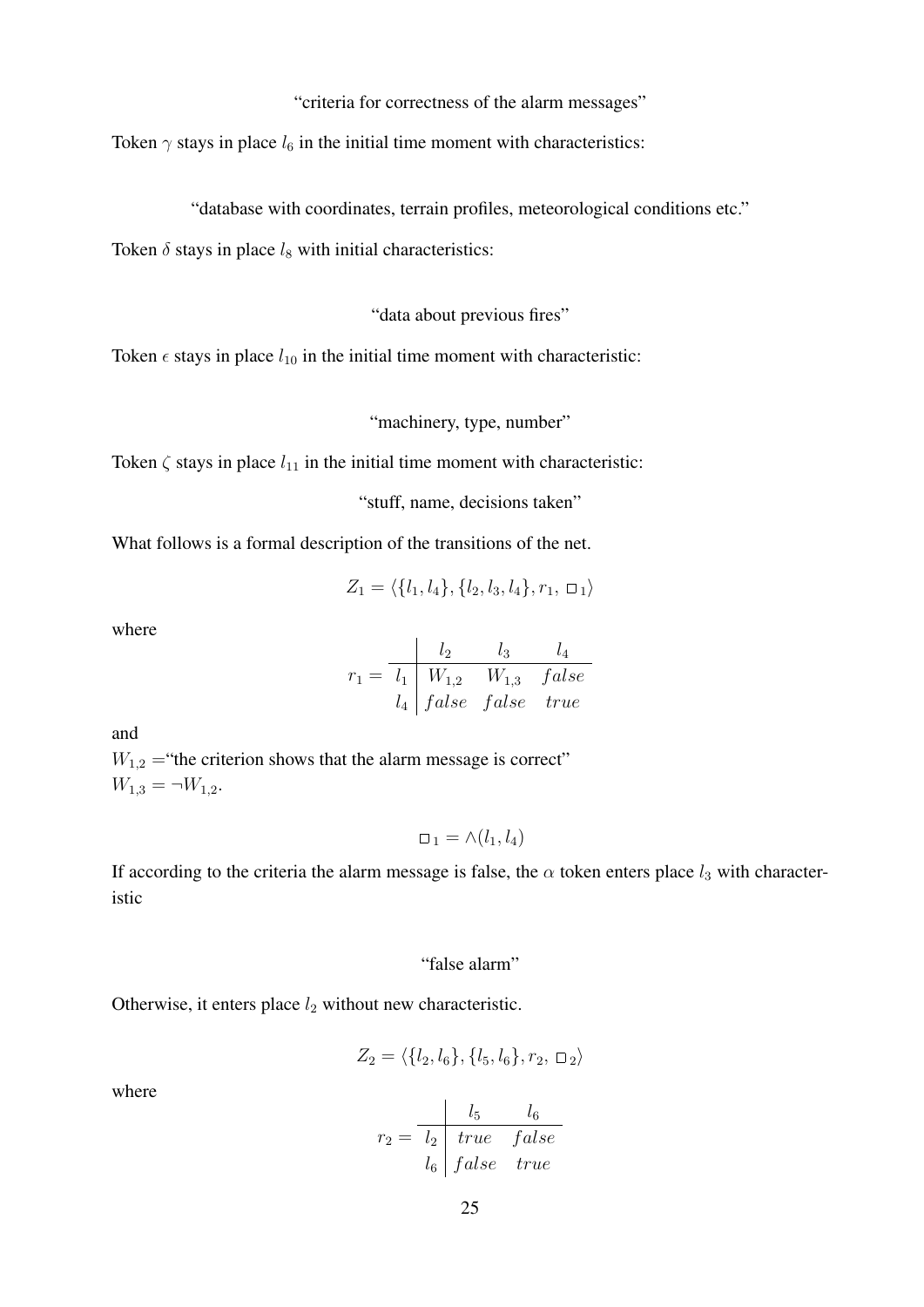$$
\Box_2 = \land (l_2, l_6)
$$

Upon entering place  $l_5$  the  $\alpha$  token obtains the characteristic: "coordinates of the fire, meteorological conditions, terrain profile"

$$
Z_3 = \langle \{l_5, l_8, l_{14}\}, \{l_7, l_8\}, r_3, \square_3 \rangle
$$

where

$$
r_3 = \frac{l_7}{l_5} \frac{l_8}{true} \frac{false}{false} true
$$

$$
l_{14} \mid false \quad true
$$

$$
\Box_3 = \land (l_8, \lor (l_5, l_{14})
$$

The token coming from place  $l_{14}$  unites with the  $\delta$  token in place  $l_8$ . Upon entering place  $l_7$  the  $\alpha$ token obtains the characteristic:

#### "data about previous fires at the place"

$$
Z_4 = \langle \{l_7, l_{10}, l_{11}, l_{13}, l_{15}\}, \{l_9, l_{10}, l_{11}\}, r_4, \square_4 \rangle
$$

where

|  |          | $l_{9}$ | $l_{10}$                                                                   | $l_{11}$ |
|--|----------|---------|----------------------------------------------------------------------------|----------|
|  | $l_7$    |         | $\begin{array}{ccc} \text{true} & \text{false} & \text{false} \end{array}$ |          |
|  | $l_{10}$ |         | $W_{10,9}$ true $false$                                                    |          |
|  |          |         | $l_{11}$   $W_{11,9}$ false true                                           |          |
|  | $l_{13}$ |         | $\begin{vmatrix} true & false & false \end{vmatrix}$                       |          |
|  | $l_{15}$ |         | $\begin{array}{ccc} true & false & false \end{array}$                      |          |

where

 $W_{10,9}$  = "A decision to send machinery is taken";  $W_{11,9}$  = "A decision to send more people is taken";

$$
\Box_4 = \land (\land (l_{10}, l_{11}), \lor (l_7, l_{13}, l_{15}))
$$

When the truth value of the predicates  $W_{11,9}$  is "true" token  $\zeta$  splits into two tokens - the original  $\zeta$  which remains in place  $l_{11}$  and  $\zeta'$  which enters place  $l_9$  with characteristic:

"names of the fire fighting staff sent to the place of the fire"

When the truth value of the predicate  $W_{10,9}$  is "true" token  $\epsilon$  splits into two tokens - the original  $\epsilon$  which remains in place  $l_{10}$  and  $\epsilon'$  which enters place  $l_9$  with characteristic:

" type and numbers of the machinery which is sent to the place of the fire"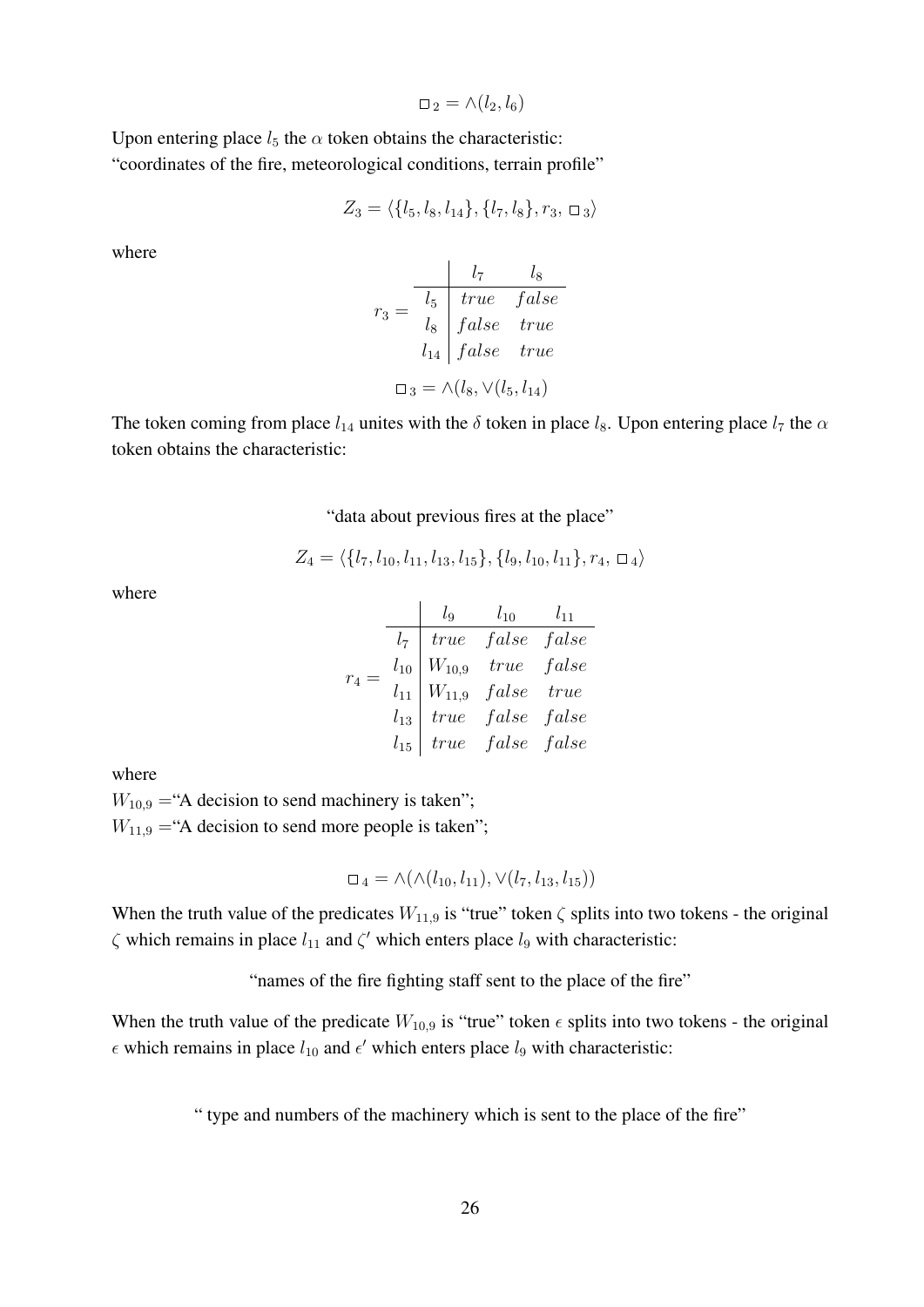All tokens entering place  $l_9$  unite and generate a new token  $\alpha_{\epsilon,\zeta}$ .

$$
Z_5 = \langle \{l_9\}, \{l_{12}, l_{13}\}, r_5, \square_5 \rangle
$$

where

$$
r_5 = \frac{l_{12} \quad l_{13}}{l_9 \mid true \quad W_{9,13}}
$$

where

 $W_{9,13}$  ="the resources being sent are not enough";

 $\Box_5 = \vee (l_9)$ 

When the truth value of the predicate  $W_{9,13}$  becomes "true" the  $\alpha_{\epsilon,\zeta}$  token splits into two tokens - the original which enters place  $l_{12}$  and a new token  $\alpha_{\epsilon,\zeta}$  which enters place  $l_{13}$ . In place  $l_{12}$  the tokens do not obtain new characteristics. In place  $l_{13}$  the tokens obtain the characteristic:

"number of the additional stuff and machinery which is needed; type of machinery"

$$
Z_6 = \langle \{l_{12}, l_{16}\}, \{l_{14}, l_{15}, l_{16}\}, r_6, \Box_6 \rangle
$$

where

$$
r_6 = \frac{l_{14}}{l_{12}} \frac{l_{14}}{false} \frac{l_{15}}{false} \frac{l_{16}}{true}
$$
  

$$
l_{16} \begin{array}{|l|l|} W_{16,14} & W_{16,15} & true \end{array}
$$

and

 $W_{16,14}$  = "the fire is extinguished"

 $W_{16,15}$  = "the resources at the place of the fire are not sufficient"

$$
\Box_6=\vee (l_{12},l_{16})
$$

In place  $l_{16}$  the tokens receive the characteristic:

"current state of the fire"

Upon entering place  $l_{14}$  the  $\alpha_{\epsilon,\zeta}$  token obtains the characteristic:

"total burnt area, duration of the wildfire, estimated damages".

## 3 Conclusion

The proposed GN-model constructed in this paper describes the process of fire extinguishing by a fire service. It can also be used for the simulation of different situations to help in decisionmaking for them, particularly in training practice for new firies, as well as for the organization in real-time of fire-prevention procedures.